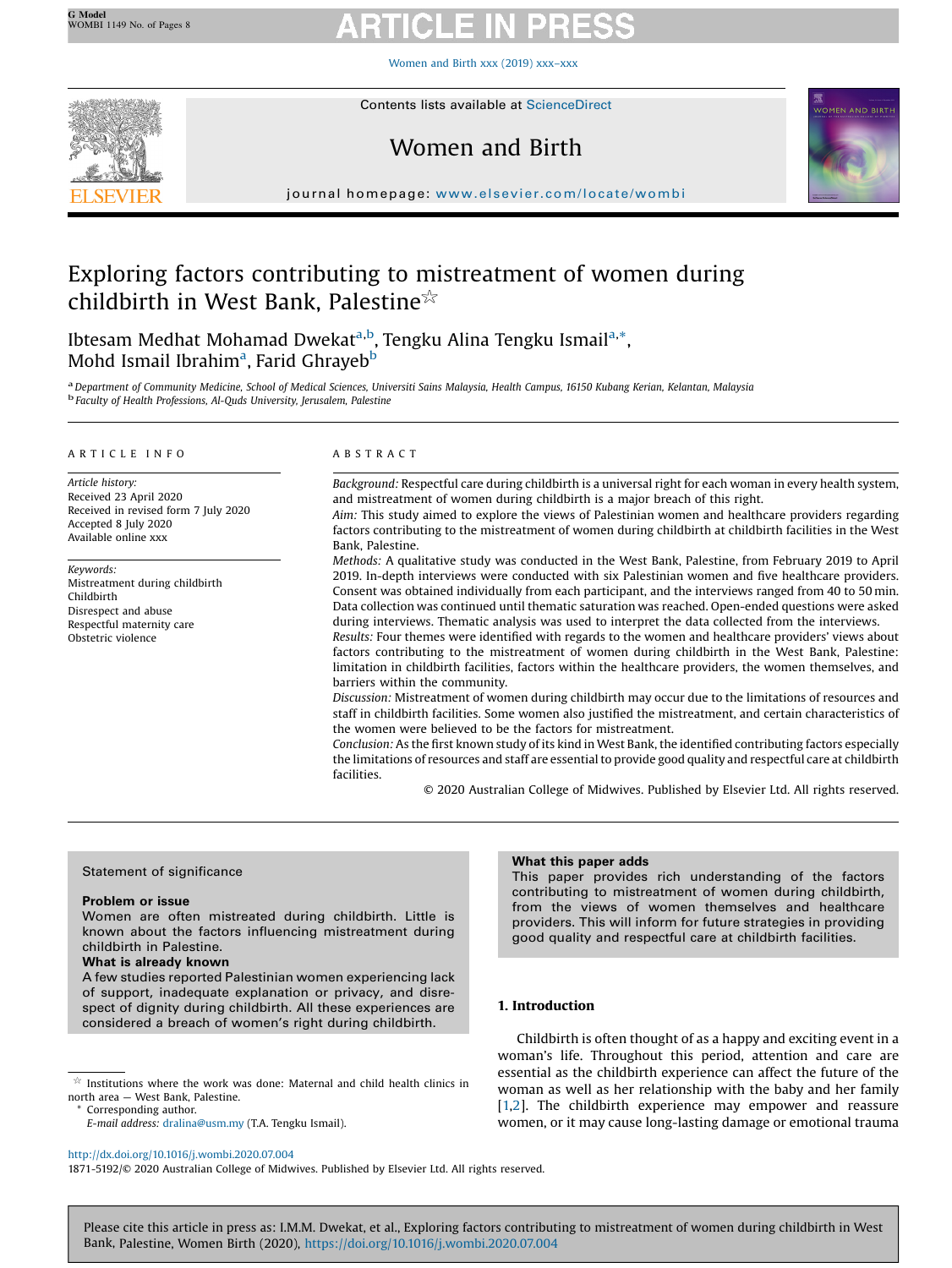that will persist over their lifetime  $[3]$  $[3]$  $[3]$ . In this period, women want and deserve humanised birth, which include respecting and understanding human beings and adhering to ethical principles of caring of women in a dignified way  $[4-6]$ . Every childbearing woman has the right to the maximum achievable standard of health, which comprises the right to magnificent, respectful health care during pregnancy and childbirth, in addition to the right to be free from violence and discrimination [\[5](#page-6-0)]. Unfortunately, global research has confirmed that women are experiencing mistreatment during childbirth [\[4,5](#page-6-0),7–[9\]](#page-7-0). Therefore, mistreatment contributes to a huge violation of woman's fundamental rights [[5](#page-6-0),[10](#page-7-0)] as well as intimidating women's wellbeing, health, freedom of discrimination and right to respectful treatment [[5](#page-6-0)].

Mistreatment during childbirth is not a new phenomenon. Recently, it has gained wide attention across global communities. A wide range of mistreatment experienced by women during childbirth was documented in an extensive systematic review of qualitative and quantitative researches. Seven types of mistreatment were reported, including physical, verbal, sexual abuse, encountering of discrimination and neglect, failure to meet professional standards of care, poor relationship between women and providers, and health system conditions and limitations [[7](#page-7-0)].

Moreover, several studies showed that women were mistreated during childbirth because of their race, ethnicity, age, parity, language, HIV/AIDS status, traditional beliefs and preferences, economic status, and educational level [\[4](#page-6-0)[,7,11,12](#page-7-0)]. In some places, women received abusive care without complaint and society also accepted and justified this kind of abuse [\[4](#page-6-0)[,13,14](#page-7-0)].

The mistreatment of women during childbirth prevents them from seeking good health care and hinders the achievement of Millennium Development Goal 5, improving maternal health [\[15\]](#page-7-0).

Most studies on the topic were from Africa, with a few conducted in Asia. A study conducted in 2012 among postpartum women in a Palestinian public hospital revealed that some women complained of inadequate privacy, disrespect of dignity, dehumanisation, and lack of explanation during vaginal examination [[16](#page-7-0)]. Additionally, most women reported a lack of support and explanation during childbirth in the Gaza strip [[17](#page-7-0)]. However, there has been a lack of studies explaining factors contributing to the mistreatment of women during childbirth at Palestinian childbirth facilities in West Bank. This study aimed to explore the views of Palestinian women and healthcare providers regarding factors contributing to the mistreatment of women during childbirth at childbirth facilities in the West Bank, Palestine.

#### 2. Participants, ethics and methods

#### 2.1. Setting and participants

A qualitative study using in-depth interviews was conducted in the West Bank, Palestine, from February 2019 to April 2019. Two groups of participants were involved: Palestinian women and healthcare providers, consisting of nurses, midwives, public health officers and healthcare facility administrators.

The inclusion criteria for women were those in the reproductive age group (18–49 years old) who had given birth through normal vaginal delivery within the past six weeks. Women with complications after childbirth, who had had a fetal death or with known psychiatric illnesswere excluded from thestudy.Purposivesampling was used to recruit these women among those who attended Palestinian Ministry of Health clinics in the North West Bank that provided vaccination for the newborns, postnatal care, and family planning. The women who came to the clinics and fulfilled the study criteria were included until data saturation was achieved. Variation in the sample of those women was applied including variation in age, residency, education level and place of delivery.

As for the healthcare providers, purposive sampling was also used to include those who had had at least one year of experience working in childbirth facilities in West Bank. The sampling included those with experience in childbirth facilities, and consisted of managerial posts and employees. They were purposively included into the study until saturation of information was achieved.

### 2.2. Data collection

The women were approached at the health clinics and the study explained to them. Once they agreed to participate, the time and place for the in-depth interviews were chosen, based on the women's preferences. All the women chose to be interviewed at the health clinics during their routine postpartum follow-up appointment. Written consent was obtained prior to the interviews. Women were interviewed by a single researcher using an interview guide. The guide consisted of open-ended questions exploring the women's experience during childbirth, any mistreatment, and their views on possible factors contributing to mistreatment during childbirth (Table 1).

With regards to the healthcare providers, in-depth interviews were conducted after obtaining written consent. The date, time, and venue for each interview were chosen. Most of the interviews took place in private places. Open-ended questions were used to

#### Table 1

Interview guide for postpartum women.

| Are you satisfied with this experience? Why?<br>Can you tell me about the situation affecting your childbirth<br>Could you please try to explain why that situation |
|---------------------------------------------------------------------------------------------------------------------------------------------------------------------|
|                                                                                                                                                                     |
|                                                                                                                                                                     |
|                                                                                                                                                                     |
|                                                                                                                                                                     |
| Do you think that situation was mistreating to you and                                                                                                              |
| Could you describe why mistreatment happened?                                                                                                                       |
| What are the hospital conditions that were leading to<br>mistreatment of women during childbirth? Why?                                                              |
| Do you think that women's characteristics like age,<br>economic status, or obstetric conditions has any role in the                                                 |
|                                                                                                                                                                     |
|                                                                                                                                                                     |

Women 1149 No. of Pages 8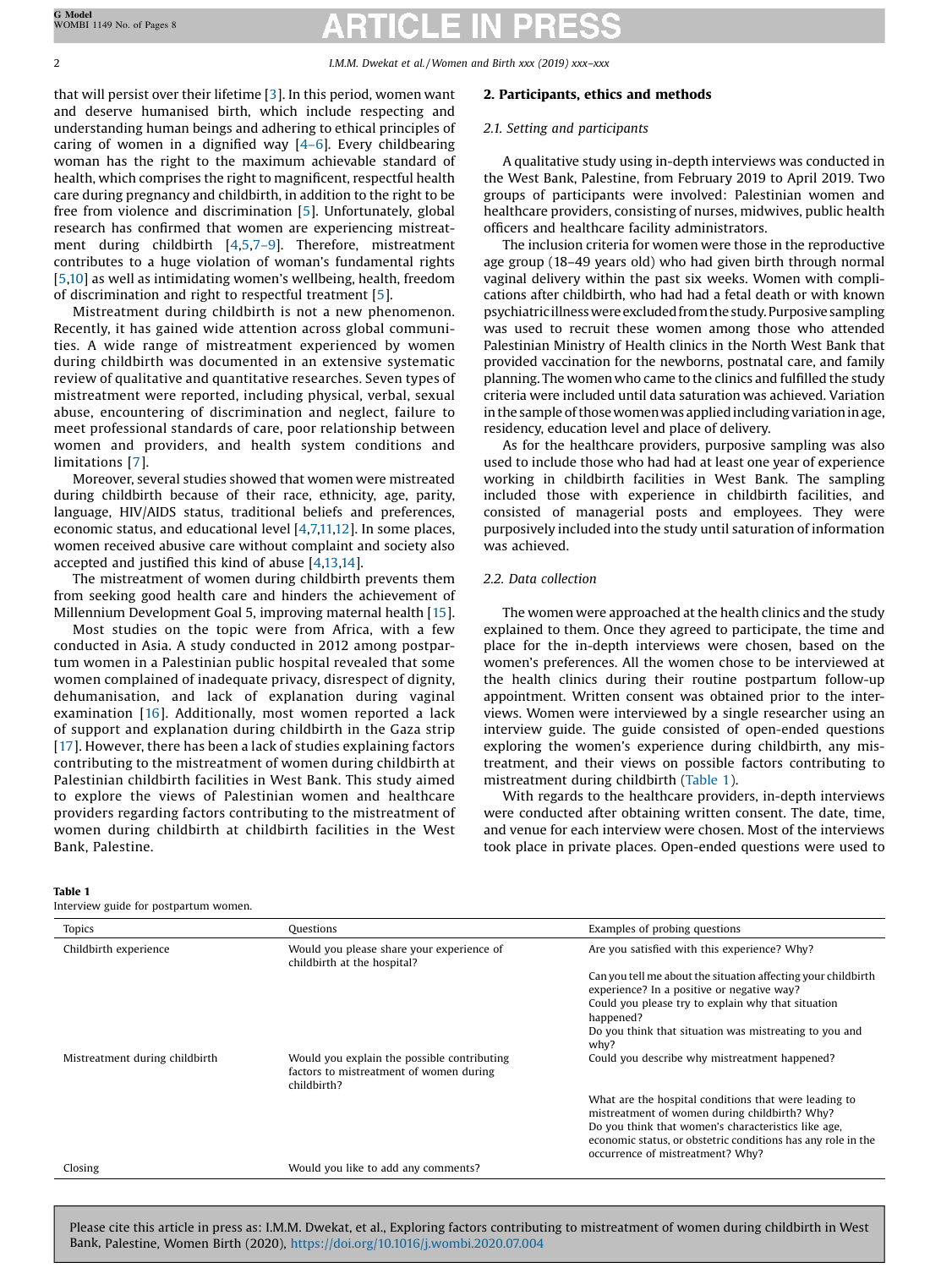| <br>an |  |
|--------|--|
|        |  |

Interview guide for health care providers.

| <b>Topics</b>                                             | Questions                                                                                          | Examples of probing questions                                                                                                                                                                                                                                         |
|-----------------------------------------------------------|----------------------------------------------------------------------------------------------------|-----------------------------------------------------------------------------------------------------------------------------------------------------------------------------------------------------------------------------------------------------------------------|
| Treatment of women during childbirth                      | Would you please describe how women were treated<br>during childbirth?                             | Could you tell me about the situation affecting<br>the treatment of women during childbirth? In a<br>positive or negative way?<br>Do you think women were mistreated during<br>childbirth? Why?                                                                       |
| Contributing factors to mistreatment<br>during childbirth | Would you explain the possible contributing factors to<br>mistreatment of women during childbirth? | Could you describe why mistreatment<br>happened?<br>Could you explain any difficulties/obstacles<br>preventing providers from providing good<br>treatment?<br>What are the hospitals factors that were leading<br>to mistreatment of women during childbirth?<br>Why? |
| Closing                                                   | Would you like to add any comments?                                                                |                                                                                                                                                                                                                                                                       |

explore their views on how women were treated during childbirth, and possible contributing factors to mistreatment during childbirth (Table 2).

Interviews for both the women and the healthcare providers were conducted in Arabic. One of the research team members, who is a trained public health nurse, acted as a leader in organising the data collection. She had been previously involved with qualitative research. Three training sessions were conducted with the research team to enhance her skills in qualitative methods. She had also attended some qualitative research workshops to improve her professional experience for this research. She conducted all the interview sessions. The interviews were recorded and transcribed, and then translated and coded in English. The duration of each interview ranged from 40 to 50 min. The selection of participants and data collection was continued until thematic saturation was reached.

### 2.3. Ethics approval

The study was approved by Human Research Ethics Committee, Universiti Sains Malaysia (USM/JEPeM/18080400) and Research Ethics Committee, Al-Quds University, Palestine (reference no.: 57/REC/2018).

# 2.4. Data analysis

Thematic analysis was used to interpret the data collected from the interviews. Each interview transcript was analysed before conducting the subsequent interviews. Line-by-line coding was performed by the researcher who conducted the interviews. The codes emerged naturally from the data as a response to the questions and discussion during the interviews. The codes were linked together under suitable and meaningful themes and subthemes. These codes, themes, and subthemes were discussed with all research team members, and improvements were made after every data collection. Data saturation was reached after interviewing six women and five healthcare providers. The final subthemes and themes were obtained. Member checking was conducted, in which the transcripts and emerging themes were shown to four participants (two women and two healthcare providers). All of them agreed with the findings.

# 3. Results

# 3.1. Description of the participants

The participants comprised women and healthcare providers. Table 3 shows the description of the women. All the women were Muslims, Palestinians, married, and had given birth in the hospitals

# Table 3

| Sociodemographic characteristics of the postpar- |  |  |
|--------------------------------------------------|--|--|
| tum women $(n=6)$ .                              |  |  |

| Variables              | n(%)    |
|------------------------|---------|
| Age (year)             |         |
| $20 - 24$              | 3(50.0) |
| $25 - 29$              | 1(16.7) |
| $30 - 35$              | 2(33.3) |
| <b>Education level</b> |         |
| Primary                | 0(0)    |
| Secondary              | 3(50.0) |
| Tertiary               | 3(50.0) |
| Occupation             |         |
| Teacher                | 1(16.7) |
| Housewife              | 4(66.6) |
| Student                | 1(16.7) |
| Residence              |         |
| City                   | 1(16.7) |
| Village                | 3(50.0) |
| Camp                   | 2(33.3) |
| Number of children     |         |
| $0 - 1$                | 2(33.3) |
| $2 - 3$                | 3(50.0) |
| $4 - 5$                | 1(16.7) |
|                        |         |

via normal vaginal birth without complications. Their mean age was 25.7 years (range 20–31). Three of them had a bachelor's degree while the rest had a secondary education; all of them were housewives. One of them was primiparous while the others were multiparas.

All of the healthcare providers involved in this study were Palestinians. One of them had a bachelor's degree in midwifery, while four of them had master's degrees in public health, nursing management, and maternal and child health nursing. They had experiences ranging from 10 to 35 years in clinical settings, nursing, or as hospital managers [\(Table](#page-3-0) 4).

# 3.2. Factors contributing to the mistreatment of women during childbirth

There were four themes identified through thematic analysis with regards to the women and healthcare providers' views about factors contributed to mistreatment of women during childbirth ([Table](#page-3-0) 5).

# 3.3. Limitation in childbirth facilities

Excessive workloads at Palestinian childbirth facilities act as a barrier to providing good care and treatment of women during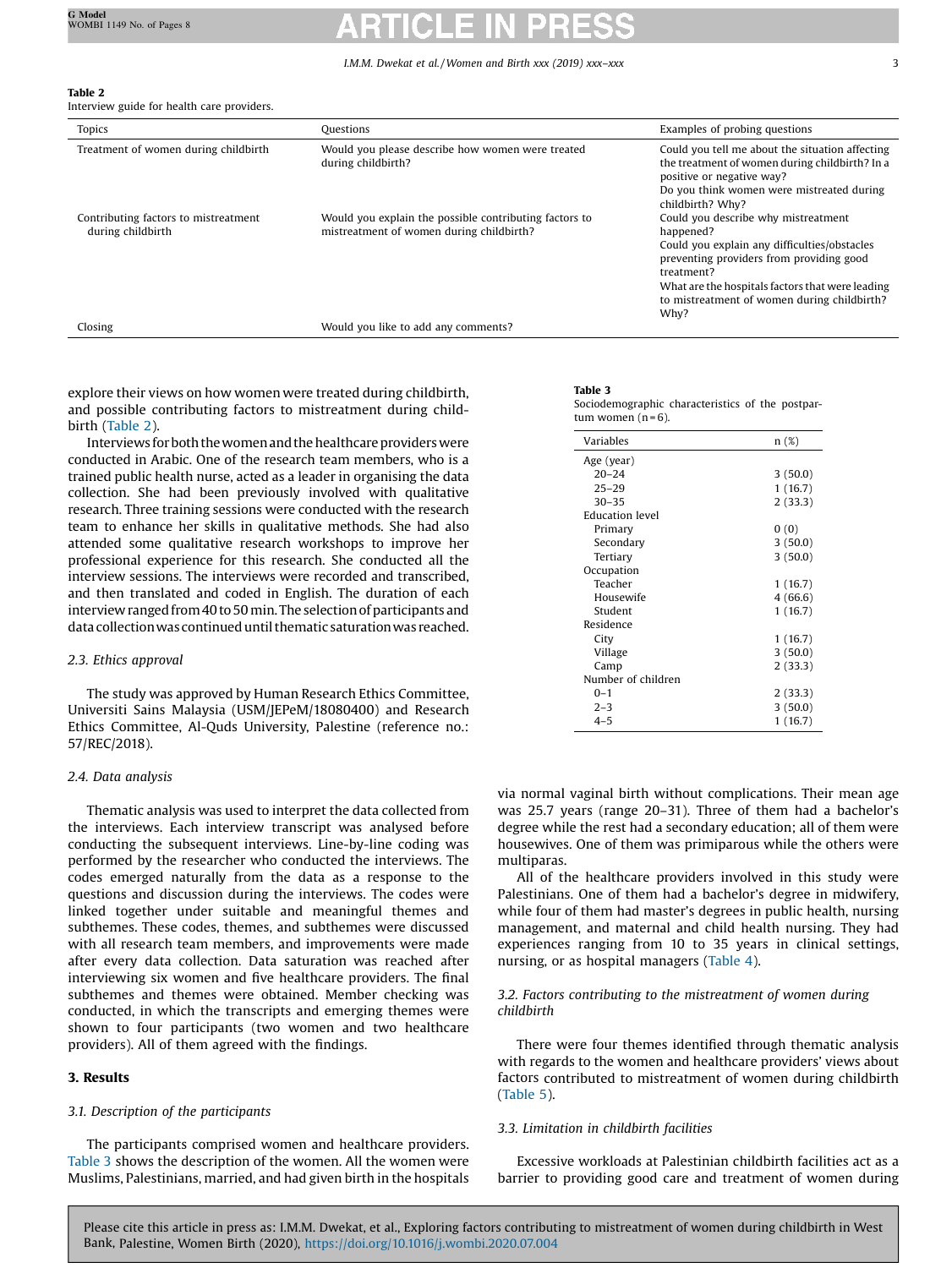<span id="page-3-0"></span>Table 4

Descriptive characteristics of healthcare providers  $(n=5)$ .

| Interview no. | Occupation                              | Age | Gender | <b>Education background</b>                                                     | Experience                                                                                              | Duration of<br>experience |
|---------------|-----------------------------------------|-----|--------|---------------------------------------------------------------------------------|---------------------------------------------------------------------------------------------------------|---------------------------|
|               | Public health officer                   | 42  | Female | Bachelor in Nursing, Diploma in<br>midwifery and Master in public<br>health     | Midwife at labour room.<br>midwifery education, WHO<br>employee and public health<br>officer            | 20                        |
|               | Neonatal nurse                          | 40  | Female | Bachelor in Nursing, Master<br>degree in public health                          | Nurse at labour room.<br>community nursing and clinical<br>training                                     | 15                        |
|               | Midwife                                 | 35  | Female | Bachelor in midwifery                                                           | Midwife at labour room                                                                                  | 10                        |
| 4             | Maternal and Child Health<br>Supervisor | 58  | Female | Bachelor in midwifery, Master<br>degree in maternal and child<br>health nursing | Midwife at labour room, head<br>of the midwifery department,<br>Maternal and Child Health<br>Supervisor | 35                        |
|               | Hospital Manager                        | 50  | Female | Bachelor degree in Nursing,<br>Master in nursing management                     | Supervisor at hospital, hospital<br>management                                                          | 30                        |

#### Table 5

Themes and subthemes of factors contributing to the mistreatment of women during childbirth.

| Main theme                             | Subtheme                                                                                      |
|----------------------------------------|-----------------------------------------------------------------------------------------------|
| Limitation in childbirth<br>facilities | 1 Excessive workload<br>2. Shortage of staff<br>3. Inadequate or poorly functioning resources |
|                                        | 4. Unconducive physical structure<br>5. Lack of appropriate policies                          |
| Factors within healthcare<br>providers | 1. Misunderstanding of women's care<br>responsibilities during childbirth                     |
|                                        | 2. Lack of professional responsibility of<br>providers                                        |
|                                        | 3. Justification of mistreatment<br>4. Unfulfilled staff development and needs                |
| The women themselves                   | 1. Normalisation of mistreatment<br>2. Obstetric factors                                      |
|                                        | 3. Lack of readiness before childbirth                                                        |
|                                        | 4. Age of the women<br>5. Financial status of the women                                       |
| Barriers within the                    | 1. Lack of empowerment and autonomy                                                           |
| community                              | 2. Social pressure during childbirth                                                          |

childbirth. The conditions put stress on the healthcare providers, which is reflected in their interactions with women by imposing verbal abuse and demonstrating ignorance of women's care, as illustrated by the following quote from a healthcare provider:

"Sometimes, the healthcare providers reflect their tension on the women as a result of the work pressure. I mean, they might be angry with her and respond to her in a tough way or neglect some important aspects of her care." HCP1

Moreover, some women and healthcare providers claimed that the high number of childbirths at public health facilities leads to a heavy workload and more stressors on healthcare providers. This subsequently affected the quality of care provided to the women:

"Most of the women give birth at public health facilities, because they have public health insurance. Thus, the healthcare providers couldn't manage the high number of deliveries and the work stressors around. So many problems may arise there." W2, 31

In addition, the long working hours and a high number of childbirths, especially during night duty, put the providers in a stressful situation with increased responsibilities. Therefore, they could provide only minimal care to the patients. One of the healthcare providers stated:

"Working hours during night duty are very busy, more than day duty, due to a high number of deliveries and shortage of staff in comparison with day duty. All of these factors constitute a high burden on staff." HCP4

The healthcare providers reported that inadequate staff was a significant issue, especially during night duty. The available staff could not cope with the excessive number of childbirths and provide optimal management. Thus, the staff would not be able to perform their tasks effectively due to the high burden.

Several factors contribute to a poor working environment in the labour room, which distract the providers' attention toward the care of the women. For example, necessary resources were not always available, not put in place, not adequate, not functioning well, or not properly maintained. Consequently, the main concern of the providers was how to solve these problems that are fundamental in maternal care. For example, a shortage of fetal monitors and intravenous dropper machines are very serious and may lead to improper care and complications. These issues are illustrated below:

"It will be a problematic case if I don't find a fetal monitor or dropper machine to monitor oxytocin infusion or linens to cover the woman. So I spend most of the time searching for devices and tools instead of taking care of women." HCP4

The healthcare providers reported that small labour rooms at some Palestinian childbirth facilities cause limited mobility areas for women and providers. Additionally, inadequate space between beds due to multiple beds in labour rooms negatively affects women's privacy and confidentiality during childbirth:

"Labour rooms are small and narrow, there is no separate room for each woman, nor are there sufficient bathrooms. Also, it's difficult for a woman to do exercises or even to have a birth companion during labor." HCP5

All women who participated complained of the current policy toward birth companions, especially at public health facilities. The women were not satisfied being left alone during childbirth. They were isolated from their companion, so they felt lonely and unsupported. These women preferred to give birth at facilities that allow companions even though it was more costly, regardless of their financial status. Therefore, most of them tried to save money for this purpose. One woman mentioned the following:

"My mother wasn't allowed to accompany me, so I am planning for next time to have enough money in order to give birth in a private hospital, so that my mother can stay with me." W1, 24

Some healthcare providers indicated that the accountability mechanisms and monitoring systems at childbirth facilities were ineffective and needed to be activated to detect and manage any problems related to women's care, including shortages and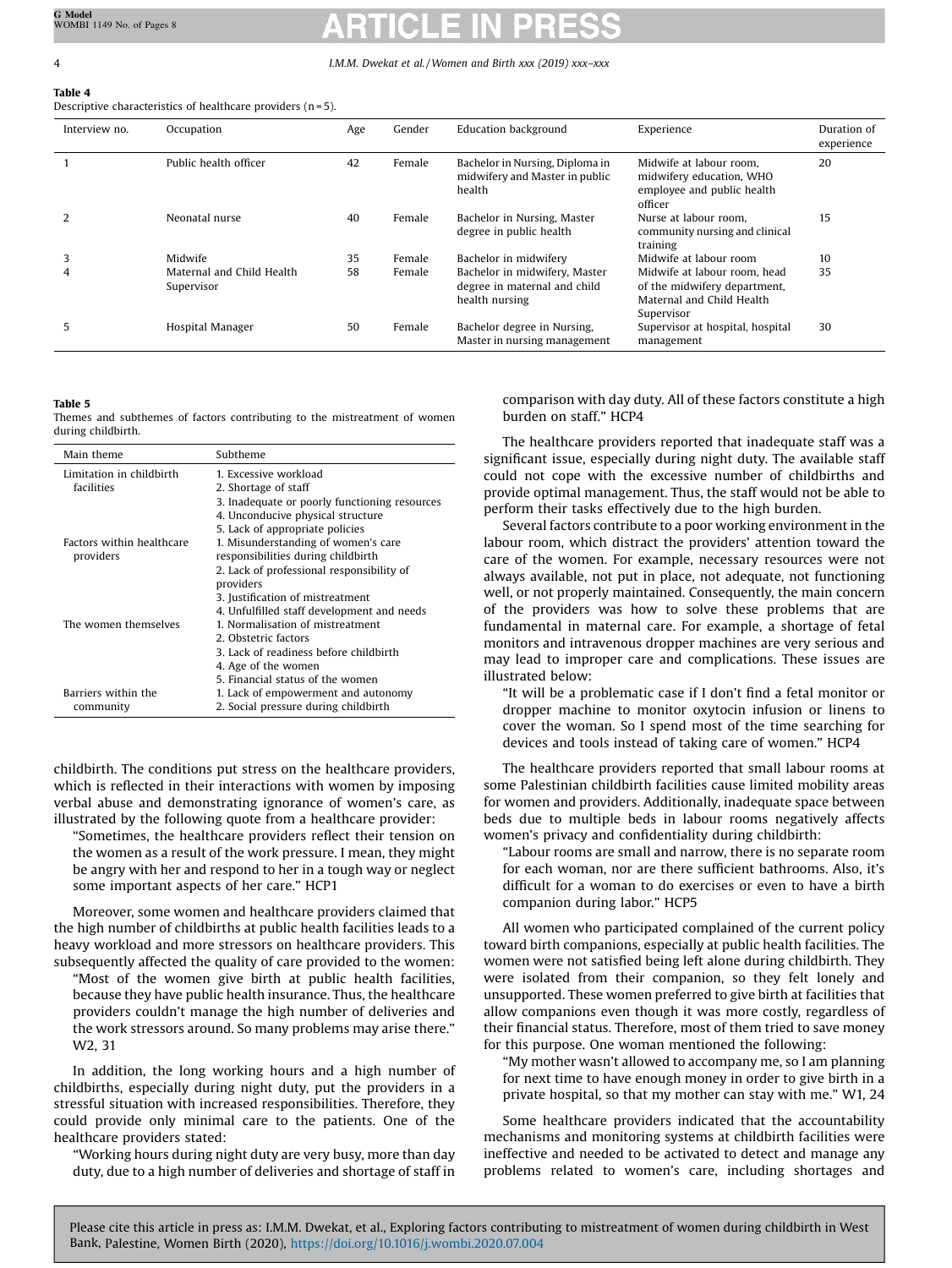ignorance during childbirth. They added that women were unintentionally mistreated on a daily basis with no one held responsible for this mistreatment because of ineffective accountability systems. One of them explained the situation as follows:

"Although a woman must receive good care regardless of the huge burden we suffer from, still there is a shortage of care because there is no follow up or good monitoring and lack of accountability system." HCP4

# 3.4. Factors within healthcare providers

Most of the healthcare providers at labour rooms were female; thus, care of the women was the responsibility of female providers (midwives) because male doctors have less contact with women during childbirth. Consequently, male providers (doctors) consider these issues as the midwife or nurse's responsibilities but not their responsibilities. As a result, male providers (doctors) depend on midwives or nurses to ensure privacy, provide psychological support, and prepare women for examination and delivery. This condition led to women feeling ignored and mistreated by the male providers (doctors). These issues are expressed in the following quote:

"Actually, in our society most of the healthcare providers are female. For this reason, doctors depend on midwives to care for women. Thus, doctors unintentionally mistreat women during childbirth." HCP1

The healthcare providers claimed that some providers lack a sense of professional responsibility; that is, they ignored their responsibilities toward a shortage of resources. For example, some of them had no intention to do the appropriate work to make up for the shortage of resources in the labour room but rather automatically accepted and adapted to the shortage of facility resources. Some providers stuck to performing their routine work, neglecting technical work, and created excuses for unawareness and negligence. Women are the most negatively affected patients because any shortage of resources will delay or disturb women's care during childbirth:

"Unfortunately, there is a shortage of the resources and the health care providers deal with this shortage as a given and acceptable; they didn't try to make up the shortage and had no intention to keep the available resources. As a result, women always complain and suffer." HCP1

Most of the healthcare providers justify the mistreatment. For example, they sometimes justify using a loud voice as being for the benefit of the women, as a way to obtain cooperation during childbirth. From the providers' standpoint, women might be mistreated because they had a poor understanding during contraction time of labour and because they were not prepared well during pregnancy:

"Sometimes, the treatment of women may be due to poor understanding during childbirth related to a lack of readiness during prenatal care, so it's useless to teach her how she can handle labour because of contractions and poor concentration." HCP4

Another contributor to mistreatment, as viewed by the healthcare providers, was administrative pressure from the institution itself. This factor usually creates stress and frustration for the providers themselves during work time. Simultaneously, lack of motivation for the staff or lack of facilitation for the providers, such as nursery availability for the babies, were also stressors. In addition, there were inadequate plans for alleviating stress among providers:

"There is a lack of equity, support, and motivation for midwives. I mean I just do my work properly because I consider it a moral role and fear from Allah." HCP3

Moreover, providers also have daily life stressors, especially the female providers. Such stressors affect their work and productivity. For example, they play additional social roles of homemakers, mothers, and more. Thus, they already have other responsibilities and high stressor levels that may cause them to be nervous and moody, which is often reflected in their treatment of women in labour rooms.

# 3.5. The women themselves

An important contributor to mistreatment is the normalisation of it by women themselves. Most women considered mistreatment during childbirth normal and acceptable. Thus, they did not complain or even say they were mistreated. Women sometimes did not care about the actions and events happening during childbirth because they felt shy and believed that childbirth is a short period and must be tolerated. During that period, women's main concerns were pain relievers and giving birth. One woman stated the following:

"Everything was normal and acceptable; I didn't care about the surrounding situation. I only concentrated on giving birth quickly and getting rid of the pain; when in pain, everything seems normal." W3, 20

Both the women and the healthcare providers stated that obstetric characteristics contributed to mistreatment during childbirth. Some of the multiparous women were unintentionally mistreated because some providers believed that multiparous women should know every detail about childbirth and must tolerate pain without complaining:

"They told me this is your fourth child, so you should not complain. How couldn't I feel pain!? childbirth is a painful process, whether it is the tenth delivery or the first one." W2, 31

According to the women, primiparous women faced ignorance during childbirth because the birth process may be long and difficult. Providers may not devote adequate time to primiparous women, so they may feel alone most of the time and unsupported, especially in the absence of a birth companion.

"During my childbirth, I heard the primiparous women shouting, so I asked the providers to help her. They said that we have already taught her, but she doesn't respond and said she still needs more time." W1, 24

From the view of healthcare providers, women were unintentionally mistreated in cases of complication during childbirth, because the main concern was to save the woman's life. The providers might neglect the psychological aspect of care and concentrate on their medical issues during that particular time. This is expressed in the following quote:

"Logically, the doctors are more involved in a high-risk pregnancy and complications during childbirth. Therefore, they sometimes overlook the way they treat the woman." HCP1

The healthcare providers expressed that women gained their information from their relatives, neighbours, family, and friends. Thus, they usually get misleading information from informal resources. Consequently, women were expecting mistreatment in advance, even before coming to the labour room, because they were unprepared for childbirth during the prenatal period and had insufficient knowledge and fears toward hospitals and a lack of confidence in providers. A healthcare provider described this as follows: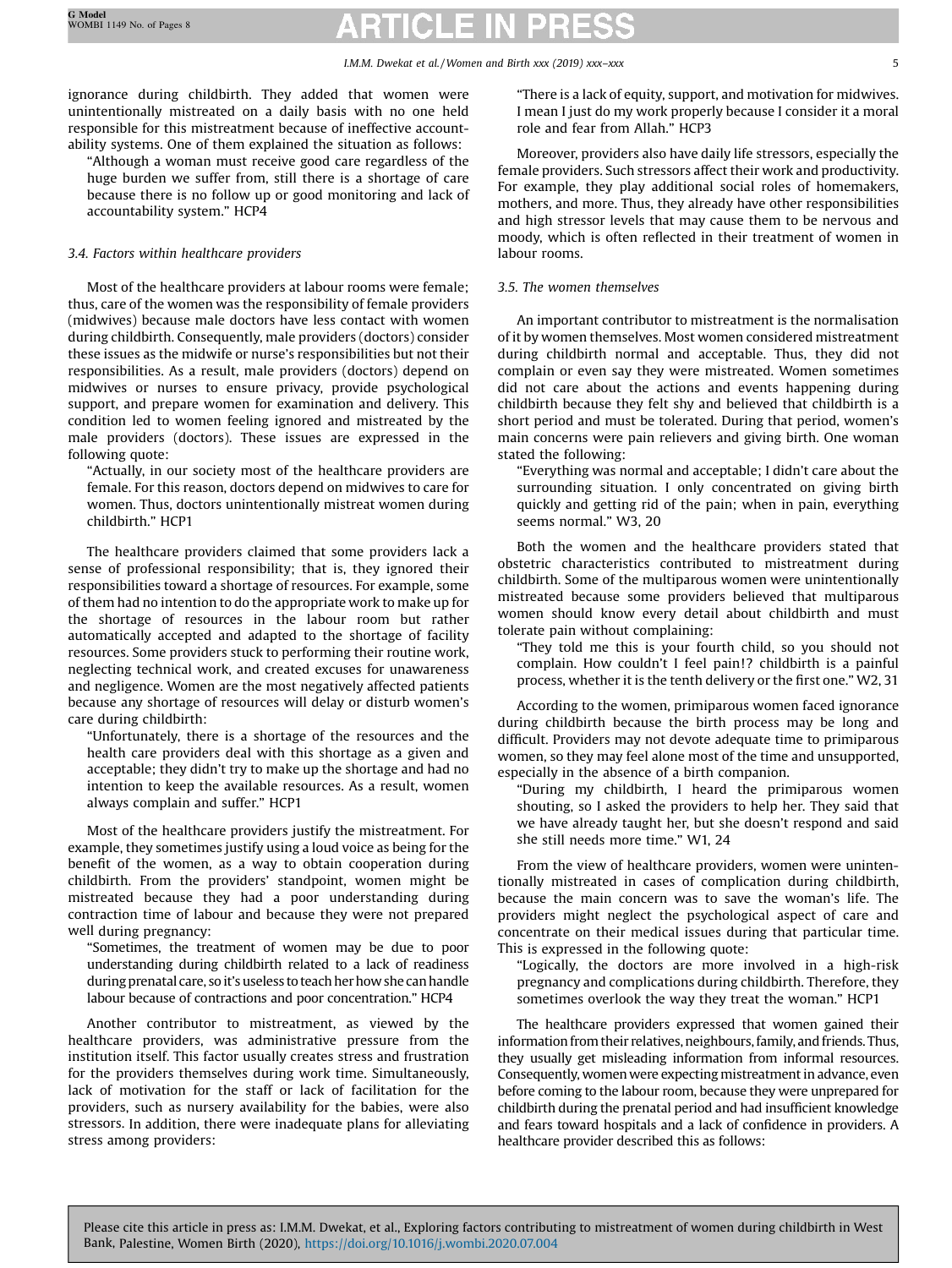"Some women come with a negative idea that they got from their relatives. So, they fear being neglected during their time in labour rooms. All of that was because they were unprepared." HCP3

The women and the healthcare providers mentioned that young or advanced age women suffered from mistreatment more. The advanced age women were criticised by the providers for getting pregnant at that age, while the young women suffered more due to a poor experience and a longer childbirth period:

"If a woman is old, she suffers more because she faces criticism from the healthcare providers and consequently feels shame of being pregnant at a late age." W5, 35

"Actually, young age women are less cooperative and have no experience, so they couldn't understand the given instructions—pushing, breathing exercises, et cetera—and how to deal with their babies. Consequently, they suffer a lot." HCP2

In addition, the financial situation of the women was very important during childbirth. Most of the women stressed that women can choose a convenient place for childbirth.

"Money always affects our life. If we have enough money, life will be easier. So, by having money, sure we can go to a good place for childbirth, a relaxing environment and reduce our pain and suffering." W5, 35

#### 3.6. Barriers within the community

The healthcare providers stated that most of the women were unaware of their rights, such as the right to respectful care. Women of lower social classes were known to accept whatever was available, and did not ask for what they needed. Therefore, uneducated and young women were more prone to maltreatment by providers because they were timid and disempowered. One provider described it as follows:

"Some women do not know their rights during childbirth, so uneducated women or young ones are vulnerable for mistreatment; they often accept whatever is available and have no objection to any kind of treatment." HCP1

Social pressure during childbirth has also been a hidden contributor to mistreatment. For example, women were sometimes forced to be accompanied by an unwanted person during childbirth. This situation occurred because some hospital policies allow for a birth companion without considering the women's choice of companion, leading to the women feeling uncomfortable and mistreated:

"Sometimes, a woman is forced to be accompanied by undesired person such as a mother-in-law, for example. So, the woman feels tension and stress. But in fact, a woman often hides this feeling because it is embarrassing to refuse." HCP2

In addition, family pressure was another important contributor to the mistreatment of women during childbirth. Women's choices were controlled by their families, and they could not make their own decision even in matters related to their bodies. For example, the decision to use a painkiller such as epidural anesthesia was made by other family members. Their family would decide on their behalf whether to reduce childbirth pain or to keep them suffering from contractions. There were many other families and social stressors related to pregnancy, such as if the woman was pregnant with a female infant and already had females in the family and the family wanted a male. All these issues contributed to mistreatment during childbirth.

# 4. Discussion

There were four main contributing factors of mistreatment during childbirth identified in this study: limitations in childbirth

facilities, factors within the healthcare providers, the women themselves, and barriers within the community. This finding was supported by several other studies [\[4](#page-6-0)[,7](#page-7-0)]. The participants attributed mistreatment to providers' burdensome daily workload and shortage of staff. When the providers cannot adapt to this situation, they sometimes project their stress by verbally mistreating women or being ignorant of care. Similar situations are also reported in other studies [\[7,18,19](#page-7-0)]. It is not possible for overloaded providers to be with all women at the same time during childbirth, which makes the women feel it as a form of negligence. In other studies, some providers and women considered mistreatment that resulted from staff shortages and lack of resources, as unintentional actions [\[20](#page-7-0)].

When providers encountered a heavy workload including high number of women giving birth, they are not able to meet the caring needs of women during childbirth [[21](#page-7-0)]. The situation in Palestinian hospitals is very stressful, and providers claimed that they are suffering from a significant daily burden and work stressors that affect their performance. There are also additional challenges related to childbirth facilities that lead to mistreatment, such as overcrowded labour rooms and lack of necessary resources or poor functioning of resources used. This is similar to the findings from other studies which showed that mistreatment was caused by low quality of service [\[7,20](#page-7-0),[22](#page-7-0)]. Moreover, mistreatment might be caused by exposing women to unnecessary procedures such as exaggerating in their vaginal examination or conducting it in rough way [[16](#page-7-0)].

A recent policy preventing the presence of a birth companion in public health facilities in the West Bank is another contributor to mistreatment. Women may consider this as unfair policy for their right during childbirth. Palestinian women prefer to have a birth companion, especially their mothers. One study confirmed that unaccompanied women during childbirth are more prone to mistreatment [\[23](#page-7-0)]. This situation kept women disempowered, feeling scared, or lonely during her childbirth [\[7](#page-7-0)]. On the other hand, women with birth companion had good childbirth outcomes and less pain [\[24,25\]](#page-7-0).

Lack of accountability mechanisms and ineffective monitoring systems are common problems not only in the Palestinian health system but also in other countries  $[4,7,14]$  $[4,7,14]$  $[4,7,14]$ . This condition kept women incapable of achieving their right for good treatment [[7\]](#page-7-0). Sometimes, complaints made by women did not reach the decision-maker in hospitals, or at other times, even if complaints reached higher levels of management, real actions were not taken. This is partly due to weakness in the monitoring system regarding following up of the complains made by these women, and absence of accountability mechanism for handling these complaints.

According to doctors, women's care during childbirth is a midwife's responsibility [\[17](#page-7-0)]. Moreover, doctors consider that their main responsibility is restricted to emergency and complicated cases but not to regular ones. In a previous study, some women described their vaginal examination conducted by physicians to be painful, performed in a punishing way with a non-sensitive manner with a lack of privacy [\[16](#page-7-0)]. Another study in West Bank, Palestine has shown that overloaded doctors often reflect their own stress on the midwives and laboring women and mistreated them [\[21](#page-7-0)]. Often, mistreatment is not carried out by healthcare providers on purpose, but it sometimes occurs unintentionally when providing other necessary care [\[7](#page-7-0)].

Another vital issue is that some of the healthcare providers felt they are excused for their unawareness to the childbirth limitations and shortage of resources, and they stuck just doing their routine work. This illustrates that these limitations and shortage in childbirth facilities negatively affect the healthcare provider's behaviors towards their performance and loyalty to the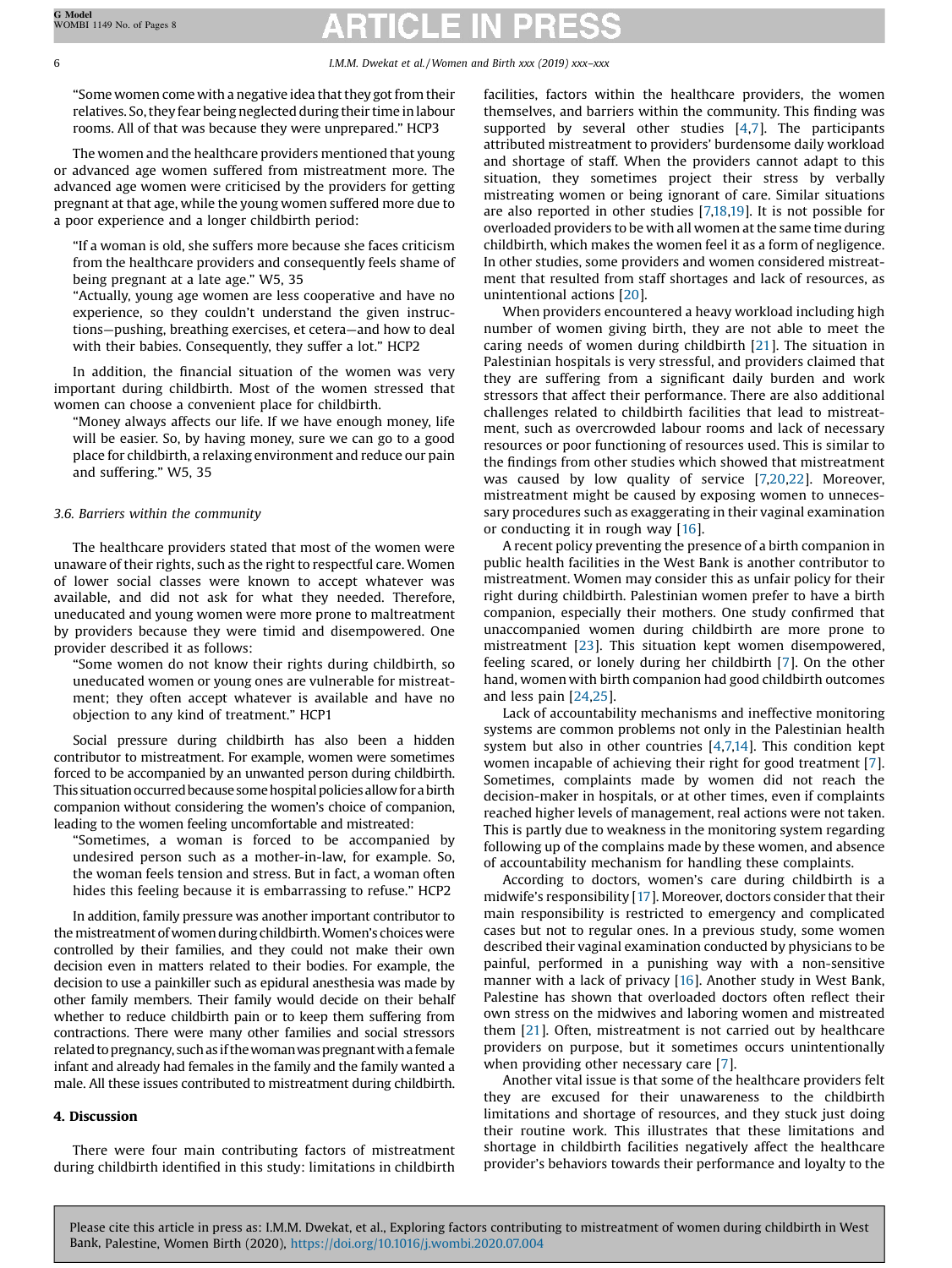<span id="page-6-0"></span>professions. This is equivalent to the result from another study which confirmed that poor working environment also negatively affects the healthcare providers' attitudes towards their profession and discouragement [[7,12\]](#page-7-0).

Justification of mistreatment is common among providers [4[,9](#page-7-0),[20](#page-7-0)]. Healthcare providers consider shouting at and using loud voices with women to be necessary to obtain cooperation and benefits for the women and their infants. This result is parallel to a study in Nigeria that found that providers used verbal and physical abuse as ways to ensure positive outcomes [[18](#page-7-0)]. In another study in Kenya, the healthcare providers used verbal abuse to women to control them and keep them calm during childbirth [[20](#page-7-0)]. According to some women's views, mistreatment is considered to be normal [4]. Palestinian women are very deferential, and most women do not provide objections during childbirth, instead accepting everything. Normalisation was identified by another study where some women viewed slapping to be a normal way to assist them during childbirth [[20](#page-7-0)].

Women also faced some kind of mistreatment during childbirth because of their sociodemographic characteristics. This is parallel with findings from some other studies [4[,7,9](#page-7-0),[12,20,23](#page-7-0)]. Women from young age group, low social class, low level of education were at greater risk to mistreatment[[7,9,20\]](#page-7-0) and primipara women were highly prone to unnecessary vaginal examinations [\[16](#page-7-0)] Additionally, the financial status of the woman and her family act as a barrier to receiving a good care because they cannot pay for the needed service [4,[7](#page-7-0)]. Women prefer to be in a separate room with a close birth companion, and to receive strong pain killers. Generally, women know that these facilities are available in private hospitals, but admitting such hospitals requires a significant amount of money. A Palestinian woman is often disempowered; thus she accepts what is offered to her regardless of her preferences. For example, when her childbirth or vaginal examination performed by a male doctor, she usually accepts it although it may be against her wishes. This is because she is likely afraid of being deprived of good care.

### 5. Strength and limitations

This study provides valuable information on factors contributing to mistreatment of women during childbirth in West Bank, Palestine. To our knowledge, this is the first study to report qualitative exploration of this situation in the local setting. Exploring the issues from the views of women themselves, as well as the healthcare providers, provide a rich understanding on how the women were treated during childbirth. Including women who were within six weeks after childbirth allows them to share their recent experiences with minimal recall bias. The conduct of the interviews not in the facilities where the women had undergone childbirth provides a comfortable environment for them to express their feelings.

However, there were some limitations in this study. The findings were derived just from female health care providers. In order to obtain more understanding of this issue, further research should be conducted to include male health care providers (doctors). Furthermore, mistreatment is a challenging and unfamiliar topic to discuss with the healthcare providers.

According to women involved in this study, some of them might still have been reluctant to talk freely about their experiences during childbirth, because all interviews were conducted face to face at maternal and child health clinics.

# 6. Conclusion

This study has determined the contributing factors of mistreatment during childbirth at childbirth facilities in the West Bank, Palestine as concluded by postpartum women as well as illustrated by the healthcare providers. This evidence indicates to some extent the presence of mistreatment of women during childbirth at childbirth facilities. Such mistreatment mainly emerged from four themes: limitation in childbirth facilities, factors within healthcare providers, the women themselves, and barriers within the community. There are limitations in childbirth facilities, such as lack of resources, staff shortage and excessive workload. This stressful working environment is confusing and frustrating for the providers and negatively affects their behaviors, which may lead to unintentionally mistreating women during childbirth. Decisionmakers are advised to address these limitations by providing the needed resources to help create healthy working environment, which is necessary for providing good quality of care for women during childbirth. In addition, it is a need for continuous education and training of all staff in respectful care as well as education of women to raise awareness of their rights.

#### Ethical statement

This project was conducted from February 2019 to April 2019, funded by Universiti Sains Malaysia GIPS-PhD grant (311/PPSP/ 4404802). This project has obtained ethical approvals on 29 November 2018 from Human Research Ethics Committee, Universiti Sains Malaysia with reference of USM/JEPeM/18080400 and on 27 November 2018 from Research Ethics Committee, Al-Quds University, Palestine with reference no.: 57/REC/2018.

### Author contributions

All authors named in the manuscript have made substantial contribution each to qualify for authorship and have approved of the content of the manuscript. IMMD, TATI, MII and FG designed the methodology of the study and analyses. IMMD conducted the data collection. IMMD and TATI conducted the data analyses. IMMD drafted the manuscript and TATI reviewed and edited it. All authors read and approved the final manuscript.

### Conflict of interest

None declared.

### Acknowledgements

The authors would like to acknowledge and pay their respects to the Palestinian women and the healthcare providers who shared their experiences in the study. The appreciation also goes to the GIPS-PhD grant of our institution for financial support of this study (grant number: 311/PPSP/4404802). We would also like to acknowledge the Palestinian Ministry of Health for facilitating the data collection, and to those who were directly and indirectly involved in this study.

### References

- [1] P. [Goodman,](http://refhub.elsevier.com/S1871-5192(20)30282-1/sbref0005) M.C. Mackey, A.S. Tavakoli, Factors related to childbirth [satisfaction,](http://refhub.elsevier.com/S1871-5192(20)30282-1/sbref0005) J. Adv. Nurs. 46 (2) (2004) 212–219.
- [2] A. Srivastava, B.I. Avan, P. Rajbangshi, S. [Bhattacharyya,](http://refhub.elsevier.com/S1871-5192(20)30282-1/sbref0010) Determinants of women's [satisfaction](http://refhub.elsevier.com/S1871-5192(20)30282-1/sbref0010) with maternal health care: a review of literature from [developing](http://refhub.elsevier.com/S1871-5192(20)30282-1/sbref0010) countries, BMC Pregnancy Childbirth 15 (1) (2015) 97.
- [3] W.R. Alliance, Respectful Maternity Care: the Universal Rights of [Childbearing](http://refhub.elsevier.com/S1871-5192(20)30282-1/sbref0015) Women, White Ribbon [Alliance,](http://refhub.elsevier.com/S1871-5192(20)30282-1/sbref0015) 2011.
- [4] D. Bowser, K. Hill, Exploring Evidence for [Disrespect](http://refhub.elsevier.com/S1871-5192(20)30282-1/sbref0020) and Abuse in Facilitybased Childbirth, [USAID-TRAction](http://refhub.elsevier.com/S1871-5192(20)30282-1/sbref0020) Project, Harvard School of Public Health, [Boston,](http://refhub.elsevier.com/S1871-5192(20)30282-1/sbref0020) 2010.
- [5] World Health [Organization,](http://refhub.elsevier.com/S1871-5192(20)30282-1/sbref0025) WHO Statement: the Prevention and Elimination of Disrespect and Abuse During [Facility-based](http://refhub.elsevier.com/S1871-5192(20)30282-1/sbref0025) Childbirth, (2014) .
- [6] World Health [Organization,](http://refhub.elsevier.com/S1871-5192(20)30282-1/sbref0030) Standards for Improving Quality of Maternal and [Newborn](http://refhub.elsevier.com/S1871-5192(20)30282-1/sbref0030) Care in Health Facilities, (2016) .